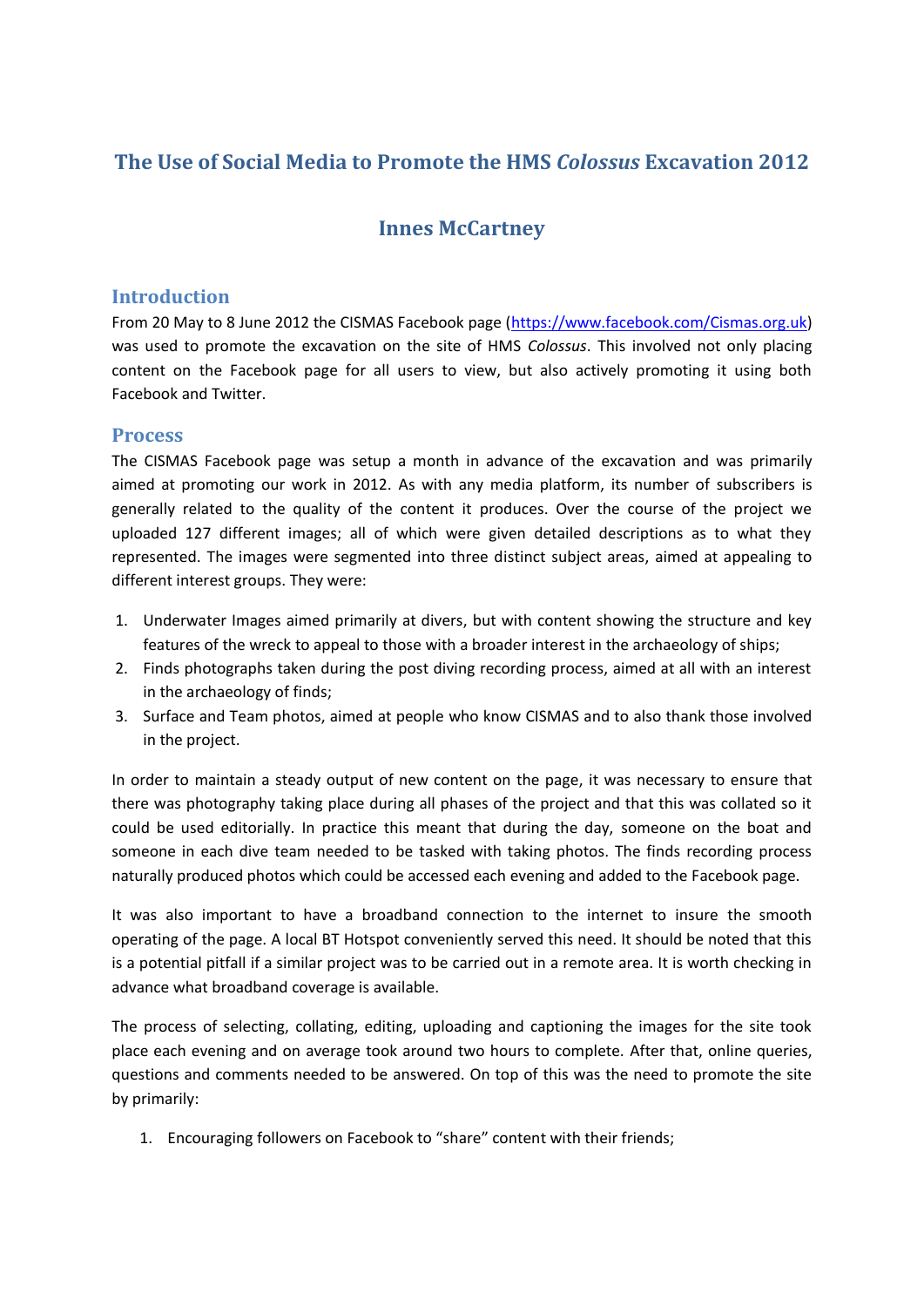2. Tweeting the most attractive content on the site to generate "Retweets" in Twitter by the people/bodies who have large numbers of followers with an interest in archaeology/heritage/history themes. These included "@EHArchaeology", "@TourGuideGirl" and "@navalhistoryguy".

#### **Results**

The effectiveness of our coverage and our capacity to broadcast to new audiences what CISMAS was doing is best measured by examining the statistics generated by Facebook of activity on our Facebook page. A measure of the coverage the Facebook page was able to generate during the project is shown in Figures 1. & 2. below.

Figure 1 shows that the number of active followers (or "Likes") of the CISMAS page grew from 42 to 125 during the project. This was a steady increase throughout the two weeks, with one notable increase around the time of the second sharp rise in Daily Logged in Views. Our number of "likes" compares well with similar pages such as NAS and Ships Project which have larger memberships and have been running for longer.



*Figure 1. "Likes" and "Logged in Page Views" of the CISMAS Facebook page during the HMS Colossus excavation 2012 (Innes McCartney from statistics generated from Facebook).*

The Daily Logged in Views (in Figure 1.), defined by Facebook as "*Daily Page views from users logged into Facebook (Total count)*", shows a steady increase throughout the project whilst new content was being produced. It tailed off when we stopped excavating and began to pack up. Clearly this is related to new content delivered. Without interesting new content, followers don't log in to view.

It will be noted that there are two clear spikes in the "Logged in Page Views"; first, around 1 June and second, around 4 June. These were in part caused by the quality of the content uploaded at that time. The first spike is related to photos of the intact block (F1003) taken situ and on the boat on that day. The second relates to a gallery of photos of the fully excavated gun port which were uploaded then. There was also an undoubted cumulative affect caused by the page becoming more extensive as well.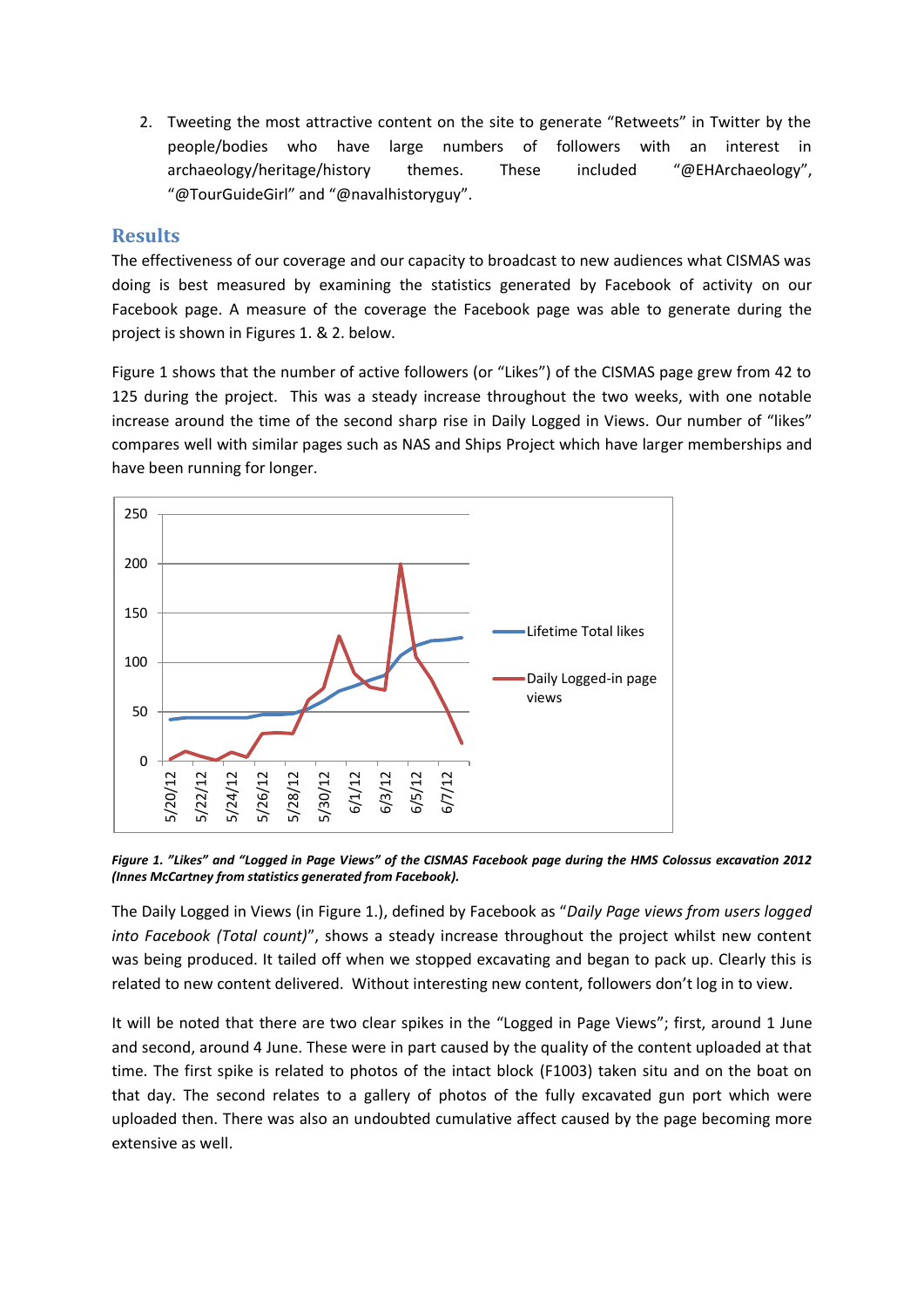However, as Figure 2. Shows the actual spikes themselves were mainly generated by "Retweets" bringing new readership to the site. This is because the sheer volume of new readers far outstripped the number Facebook "Likes" and their friends. The most important "Retweets" were specifically:

- 1. On 1 June "@EHArchaeology" (4,600 followers) "Retweeted" a photo of the intact block (F1003);
- 2. On 4 June "@TourGuideGirl" (1200 followers) "Retweeted" the link to our galleries;

We also got "Retweets" from several others with much smaller numbers of followers throughout the project which undoubtedly helped bring viewers to the CISMAS page.

It is impossible to know the knock-on effect of these boosts to our coverage, but "Daily Total Impressions", defined by Facebook as *"Daily The number of impressions seen of any content associated with your Page. (Total count)"* reached 7,500 after the "@EHArchaeology" "Retweet".



*Figure 2. "Daily Total Impressions" generated by the CISMAS Facebook page during the HMS Colossus excavation 2012 (Innes McCartney from statistics generated by Facebook).*

## **Conclusions**

Although we had no set expectations about what sort of coverage we could generate through the Facebook page, it rapidly became clear during the excavation that there is a large and actively interested readership online for these types of projects. The challenge is to get the message out to potential readers. Using Facebook to host the excavation pages and Twitter to gather new readership was a strategy which seemed to work.

This was an interesting exercise with cumulatively reached over 53,000 impressions (Facebook page statistics) by the end of the excavation. Overall the following points are worthy of note:

- 1. Quality content needs to be generated daily;
- 2. Active pushing of content on Facebook and Twitter needs to take place daily at least. Better if several times a day;
- 3. A broadband link is essential;